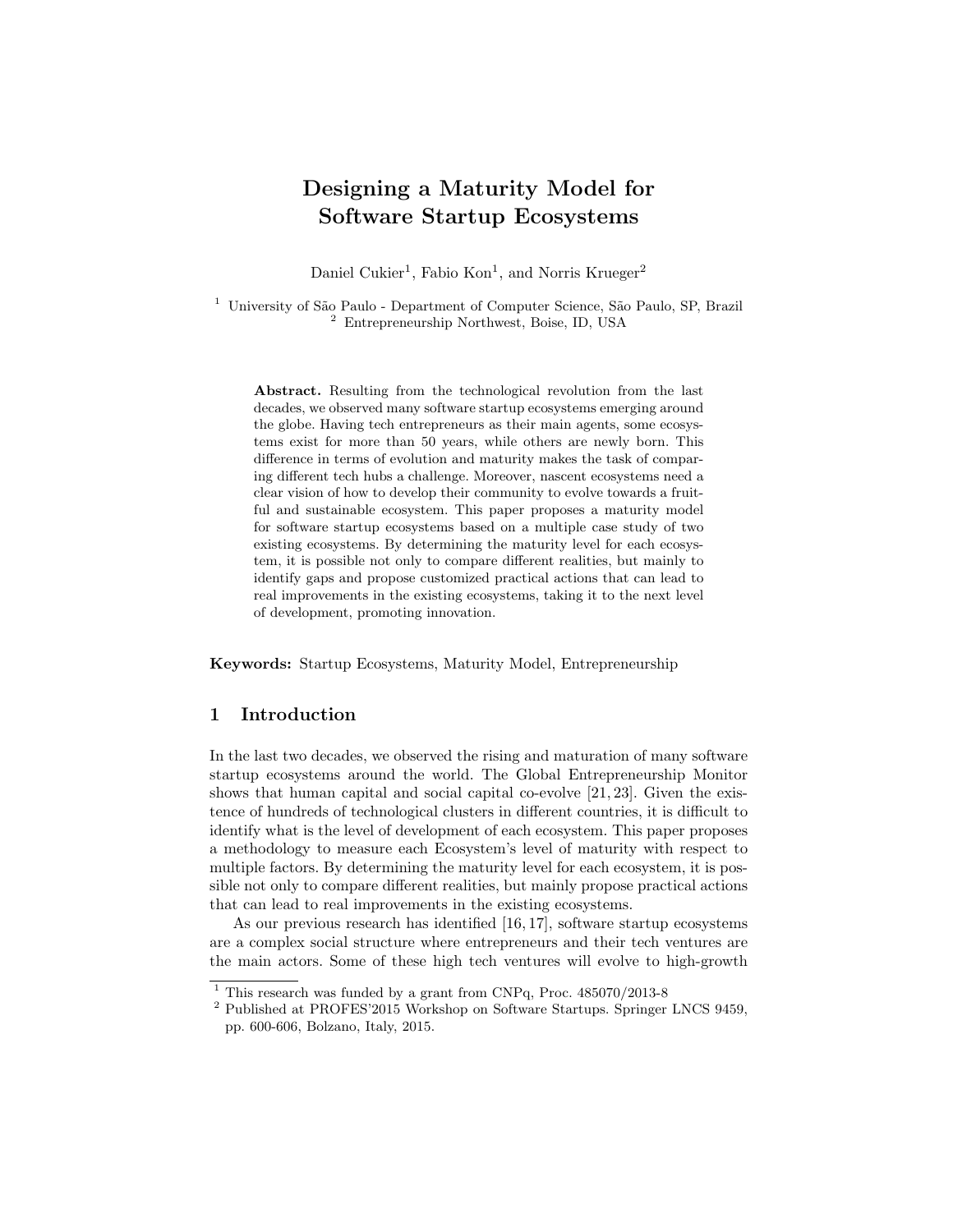firms, which make a disproportionate impact to economic growth [19]. By identifying opportunities in the market, an entrepreneur creates a startup. Startups face multiple challenges to discover its market fit [13] and be successful. For that, the entrepreneur gets support from family, friends, and other personal connections, who are part of a society and culture that influence the entrepreneur's behavior. Demographics characteristics such as language, race, religion, and gender influence the culture and creates opportunities and barriers to the entrepreneur. The geopolitical status also influences the culture and creates opportunities and barriers for the startup. Universities and research centers provide knowledge in technologies that enable the startup, by preparing the entrepreneur and providing networking possibilities. Universities and research centers also guide entrepreneurs on the technology transfer process [3]. Successful, experienced entrepreneurs serve as mentors to novices. Universities and established companies run incubators and accelerators that train and instrument the startup with methodologies such as agile methods [1], lean startup [22], customer development [5], and disciplined entrepreneurship [2]. Eventually, established companies buy, compete, or collaborate with the startup. Private funding bodies like angels and venture capitalists mentor and invest on startups, which can also get financial resources from governmental programs through R&D funding agencies or tax incentives. The existing legal frame (labor laws, tax laws, IP, patents, and its associated bureaucracy) influences costs and frames the startup business model.

# 2 Related Work

Startup ecosystems cannot be analyzed as static entities. Similar to biological ecosystems, they behave like living organisms, changing over time. Some changes are planned or somehow controlled, while others are results of unexpected forces acting within and outside the ecosystem. Although startup ecosystems are a novel object of study, we already have enough examples to state that these ecosystems pass through the following phases: Nascent, Evolving, Mature, and Self-sustainable. There are also examples of ecosystem degradation or illness, like what has been reported in Atlanta [7].

Frenkel and Maital propose a methodology for mapping national innovation ecosystems [12]. The methodology is based on a workshop with experts on the ecosystem. They identify anchors and processes that characterize that particular ecosystem, leading to a visual innovation ecosystem map. Their methodology was applied to several countries and it resembles, in some aspects, the methods we use in this research. The major difference is that our work extends their approach by also including meetings and interviews with ecosystem players, while Frenkel and Maital's methodology is based on a single workshop with experts. Another difference is that our study focus only on software startups.

The World Economic Forum mapped eight pillars of entrepreneurial ecosystems [11], namely (1) accessible markets, (2) human capital workforce, (3) funding and finance, (4) mentors and advisors support system, (5) regulatory framework and infrastructure, (6) education and training, (7) major universities as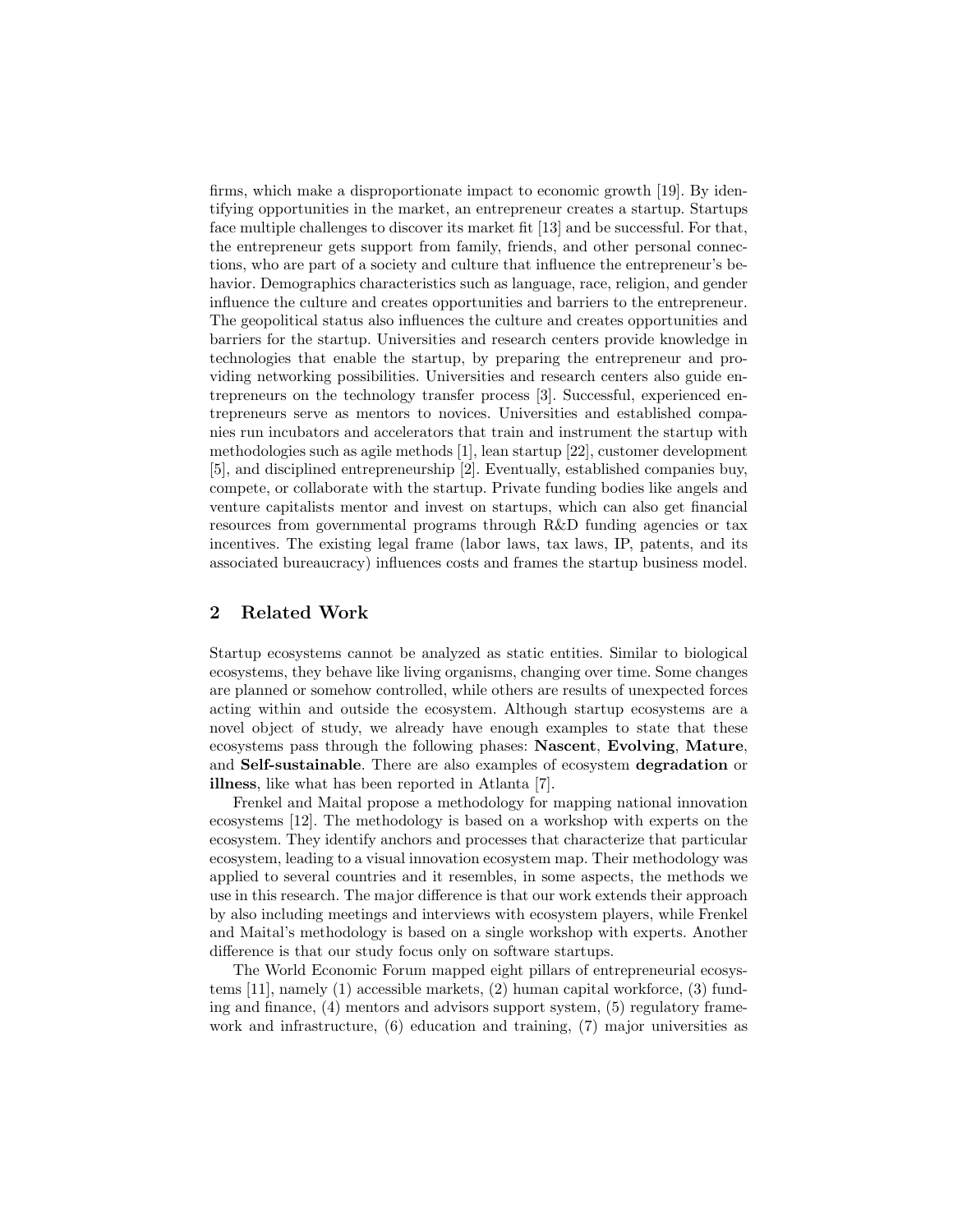catalysts, and (8) cultural support. All these eight elements are present in our proposed maturity model and conceptual framework.

Lemos mapped entrepreneurship ecosystems based on the perspective of a research university [18]. In another approach trying to understand ecosystems, Brad Feld presents the "Boulder Hypothesis" [10] with four essential characteristics in a successful startup community: (1) it must be led by entrepreneurs and not by other important players such as government, universities, service providers, big companies, etc., which Feld call feeders; (2) the leaders (entrepreneurs) must have a long term commitment with the community (at least 20 years); (3) it has to be inclusive, which means that everybody who wants to participate must be welcome; and (4) it must have high quality events to engage people, specially acceleration programs and mentoring sessions. Less fragmented ecosystems would score higher on all 4 elements. Feld's model challenges the triple helix model (governments, universities, and industries) [6]. Recent studies show that policies with focus on bottom-up approaches are more efficient when developing startup ecosystems [24], putting the entrepreneur as the main change agent, while the traditional triple helix model tends to discard the entrepreneurs focusing only on government, university, and industry.

Changes in ecosystems are observed over time, and some differences can take years or sometimes decades to be observed. Ecosystems have a dynamic and evolutionary nature rather than a static phenomenon that can be captured by a snapshot at a given point in time [19]. The startup ecosystem report 2012 [15] proposes a ranking of the top 20 ecosystems in the technologic economy. It puts Silicon Valley as a benchmark and compare other ecosystems to it. Three years later, another report, The global startup ecosystem ranking 2015 [14], revises the 2012 version, presenting a new landscape of ecosystems, showing new technological hubs entering the ranking as well as old startup agglomerations that did not evolved enough to enter in the new top 20. The questions that arise are: what happened to those ecosystems that felt out of the ranking? What did the ecosystems that entered in the ranking performed to scale up? Being higher in the ranking means to get better? Being lower means to get worse? Could the evolution across maturity levels stages be an evidence of a virtuous cycle [4]?

#### 3 Methodology

The maturity model proposed in this paper is based on a conceptual framework for startup ecosystems that we developed after an extensive literature review about existing ecosystems and a detailed qualitative research we performed in two existing ecosystems: Tel Aviv [16] and São Paulo [9]. Our qualitative methodology was based on two different techniques: (1) a multiple case study [25] based on more than 80 semi-structured interviews with key players (entrepreneurs, investors, educators, executives, etc.) in both ecosystems; (2) a systematic workshop / focus group that we executed in São Paulo  $[9]$ .

The conceptual framework contains core elements that relate to each other. We can analyze the level of development of each core element, as well as the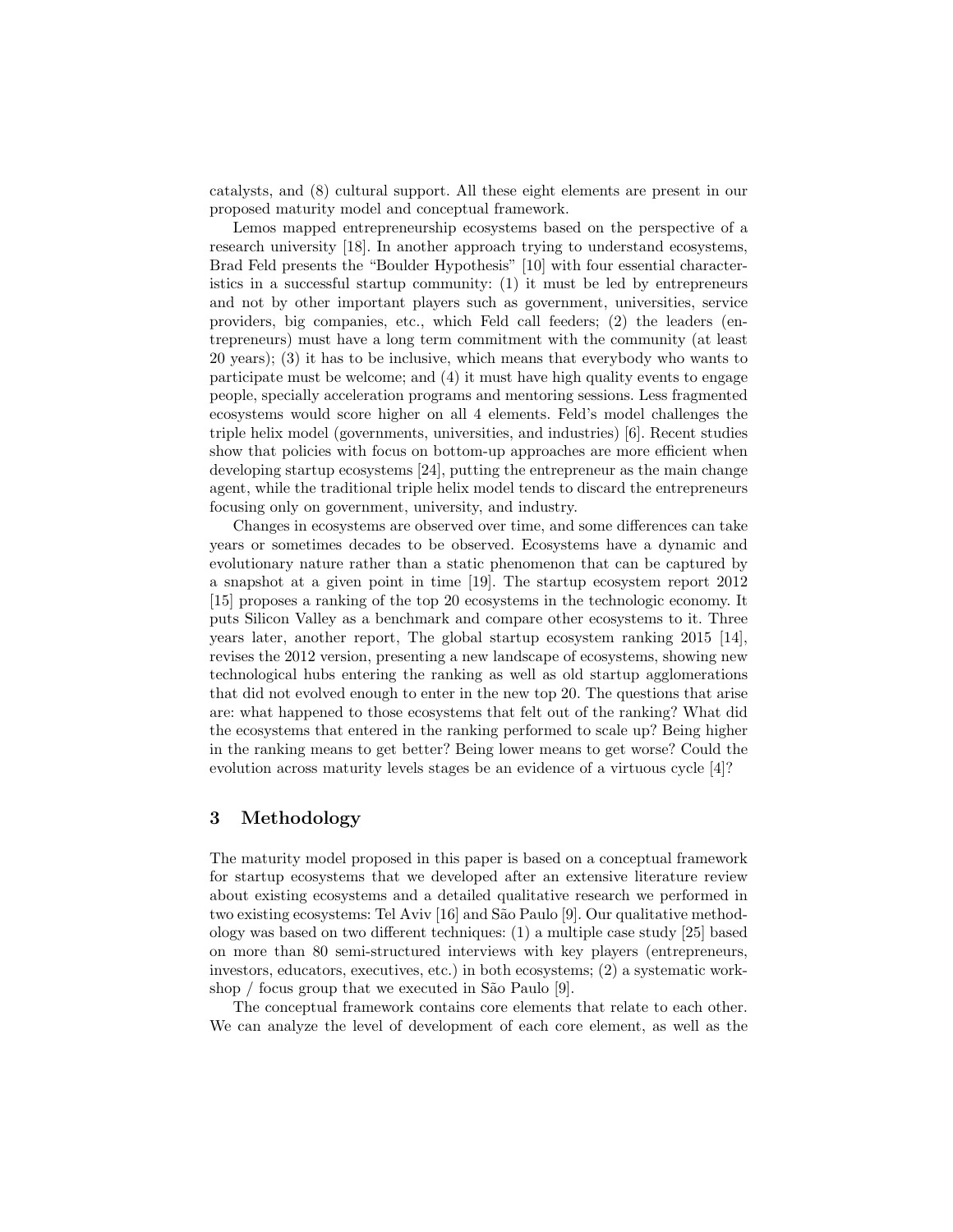quality of the relationship between them to measure some degree of maturity in each aspect. For example, there is the funding bodies core element. The development level of the funding structure inside the ecosystem is a measurement of maturity. The presence of technical talent, provided by high quality educational institutions, or access to educational resources are other examples of factors to measure the ecosystem maturity. Thus, we propose, for each core element, a scale to evaluate its state. The scale contains three levels of development: L1, L2, and L3. We then propose a metric to classify ecosystems for each core element maturity, described in Table 1. This table was generated after a series of iterations with specialists and confirmation of what they considered the right measurement of L1, L2 and L3 in each aspect. The full explanation of each factor scale and measuarements can be found in the Startup Ecosystem Maturity Model Technical Report [8].

| Factor                                        | L1             | L2                                                | L3        |
|-----------------------------------------------|----------------|---------------------------------------------------|-----------|
| * Exit strategies                             | $\Omega$       | $\mathbf{1}$                                      | $>= 2$    |
| * Global market                               | $< 10\%$       | $10 - 50\%$                                       | $>50\%$   |
| Entrepreneurship in universities              | $< 2\%$        | $2 - 10\%$                                        | $>10\%$   |
| * Number of startups                          | < 500k         | $500 - 3k$                                        | > 3k      |
| * Access to funding in USD / year             | 200M           | $200M-1B$                                         | >1B       |
| Access to funding in $\#$ of deals / year 200 |                | 200-1000                                          | 1000      |
| Mentoring quality                             | $< 10\%$       | $10 - \%50\%$                                     | $>50\%$   |
| Bureaucracy                                   | $>40\%$        | $10 - 40\%$                                       | $< 10\%$  |
| Tax burden                                    | $>50\%$        | $30 - 50\%$                                       | $< 30\%$  |
| Incubators / tech parks                       | $\overline{2}$ | $2 - 10$                                          | >10       |
| Accelerators quality                          | $< 10\%$       | $10-50\%$ success $>50\%$ success                 |           |
| * High-tech companies presence                | < 10           | $10 - 50$                                         | > 50      |
| Established companies influence               | < 20           | $20 - 80$                                         | > 80      |
| * Human capital quality                       | >20th          | $15-20th$                                         | $< 15$ th |
| * Culture values for entrepreneurship         | < 0.5          | $0.5 - 0.75$                                      | > 0.75    |
| Technology transfer processes                 | < 4.0          | $4.0 - 5.0 > 5.0$ ?                               |           |
| Methodologies knowledge                       | $< 20\%$       | $20 - 60\%$                                       | $>60\%$   |
| Specialized media players                     | $<$ 3          | $3-5$                                             | > 5       |
| * Ecosystem data and research                 |                | not available partially available fully available |           |
| * Ecosystem generations                       | $\theta$       |                                                   | 2         |

Table 1. Ecosystem Maturity Factor Classification

# 4 Results

Some factors in the ecosystem comparison table are crucial to be considered when an ecosystem has reached a certain level of maturity. Not achieving a specific grade in any of these factors keeps the ecosystem on a lower level of maturity.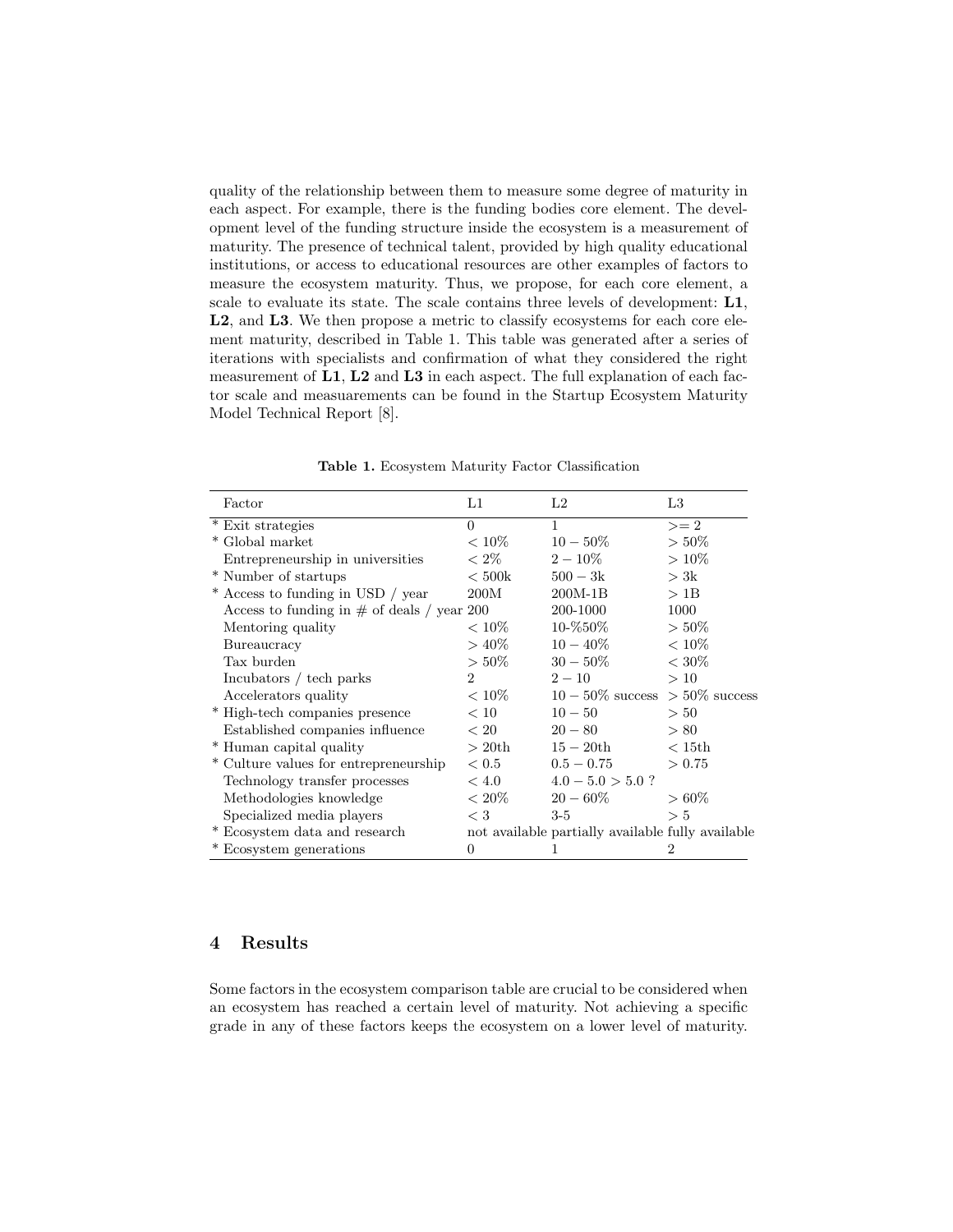Thus, we divided the factors in two categories: essential and summing. The summing factors are important to "upgrade" the ecosystem to the next level.

Our proposal of maturity model is divided into four levels as described below:

- $-$  **Nascent** (M1): usually when the ecosystem is already recognized as a startup hub, with some already existing startups, a few investment deals and maybe government initiatives to stimulate or accelerate the ecosystem development, but no great output in terms of jobs generation or worldwide penetration.
- Evolving (M2): ecosystems with a few successful companies, some regional impact, job generation and small local economic impact. To be in this level, the ecosystem must have all essential factors classified at least at L2, and 30% of summing factors also on L2.
- **Mature (M3)**: ecosystems with hundreds of startups, where there is a considerable amount of investing deals, existing successful startups with worldwide impact, a first generation of successful entrepreneurs who started to help the ecosystem to grow and be self-sustainable. To be in this level, the ecosystem must have all essential factors classified at least at L2, 50% of summing factors also on L2, and at least 30% of all factors on L3.
- **Self-sustainable**  $(M4)$ : ecosystems with thousand of startups and financing deals, at least a 2nd generation of entrepreneur mentors, specially angel investors, a strong network of successful entrepreneurs compromised with the long term maintenance of the ecosystem, an inclusive environment with many startups events and presence of high quality technical talent (as proposed in the Boulder Thesis by Brad Feld [10]). To be in this level, the ecosystem must have all essential factors classified as L3, and 80% of summing factors also on L3.

After generating the classification table for each factor, we filled the table with data about the ecosystems we analyzed, also using the help of two specialists in each ecosystem. The resulting Table 2 shows data collected from both the Tel Aviv and São Paulo Ecosystems.

|                                               | Tel Aviv | São Paulo |
|-----------------------------------------------|----------|-----------|
| * Essential Factors L3 $(9)$                  |          | L2(9)     |
| Summing Factors L2 (5), L3 (6) L1 (8), L2 (3) |          |           |
| Maturity Level Mature (M3) Evolving (M2)      |          |           |

Table 2. Startup Ecosystem Comparison Table

As a secondary metric, we can use the ecosystem progress within a certain level to understand how far it is from being upgraded to the next level. For example, Tel Aviv has all essential factors in L3 and 54% of the summing factors in L3, which suggests the ecosystem is almost reaching the M4 maturity level. On the other hand, S˜ao Paulo has no essential or summing factor on L3, suggesting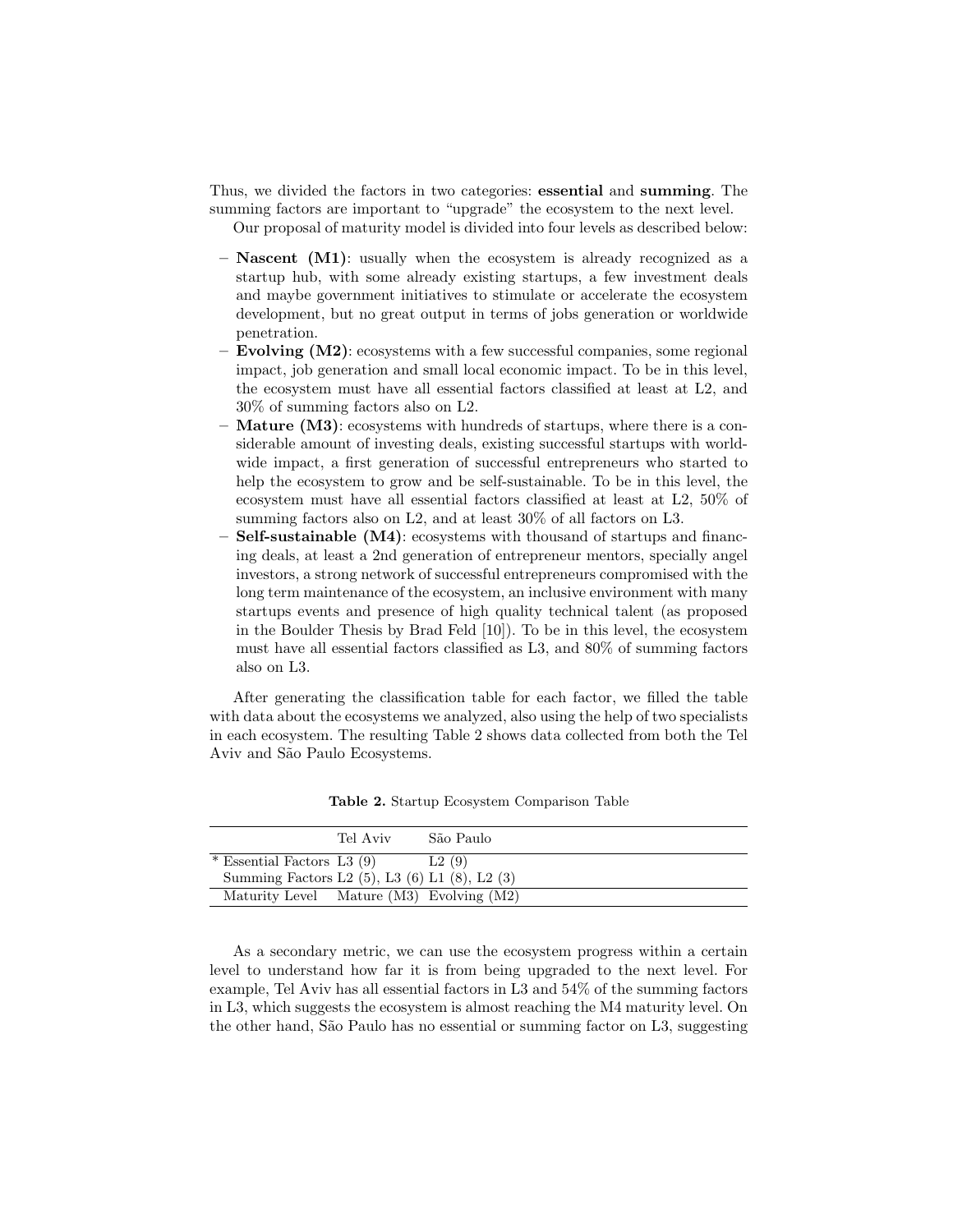that the ecosystem just entered the M2 level and needs more effort to reach the next level.

# 5 Conclusions and Future Work

This paper proposes a novel maturity model for software startup ecosystems based on an extensive literature study as well as a multiple case study of two existing ecosystems. A conceptual framework of software startup ecosystems was created from these studies and the maturity model was validated with specialists from these ecosystems. The findings show that Tel Aviv is considered a Mature  $(M3)$  ecosystem, while São Paulo is **Evolving**  $(M2)$ .

The maturity model can be used to identify gaps in each ecosystem, showing a direction on which the local community should concentrate, promoting initiatives to take the ecosystem to the next level.

A missing element in the current version of the maturity model is the measurement of interconnectivity between agents within the ecosystem. Literature shows that this is a very important aspect [20] to analyze the ecosystem maturity and, thus, should be included in the evaluation criteria. Future work should investigate how to measure the quality of the entrepreneurship network and how to fit it into the whole maturity model.

As a next step in this research, we will carry out a new round of interviews in the New York ecosystem, classifying it according to the maturity model. These new findings will then be used to further adapt the model towards a refined version. We will then invite specialists from different ecosystems around the world to perform the exercise of classifying their ecosystem using this model, criticizing the criterion we proposed and helping to improve it collaboratively.

# References

- 1. Abrahamsson, P.: Agile Software Development Methods: Review and Analysis. VTT publications (2002)
- 2. Aulet, B.: Disciplined entrepreneurship: 24 steps to a successful startup. John Wiley & Sons (2013)
- 3. Berbegal-Mirabent, J., Sabaté, F., Cañabate, A.: Brokering knowledge from universities to the marketplace: The role of knowledge transfer offices. Management Decision 50(7), 1285–1307 (2012)
- 4. Björklund, T., Krueger, N.: Generating resources through co-evolution of entrepreneurs and ecosystems. Journal of Enterprising Communities 9 (2015)
- 5. Blank, S.: The four steps to the epiphany. K&S Ranch (2013)
- 6. Brannback, M., Carsrud, A., Krueger, N., Elfving, J.: Challenging the triple helix model of regional innovation systems: a venture-centric model. International Journal of Technoentrepreneurship 1(3), 257–277 (2008)
- 7. Breznitz, D., Taylor, M.: The communal roots of entrepreneurial–technological growth – social fragmentation and stagnation: reflection on Atlanta's technology cluster. Entrepreneurship & Regional Development 26(3-4), 375–396 (2014)